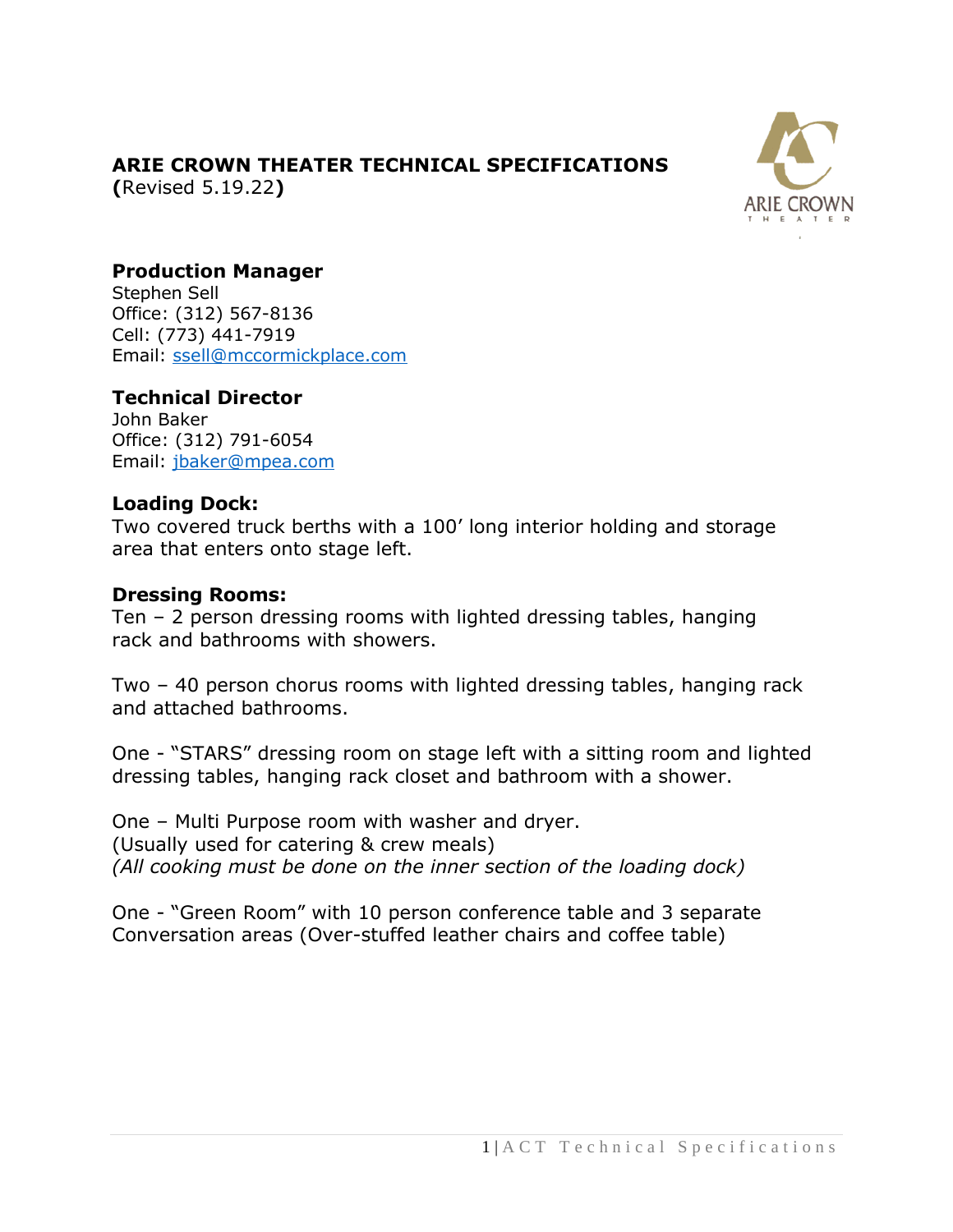## **UNION AFFILIATIONS**

The stage crew is represented by the International Association of Theatrical Stage Employees ("IATSE") Local No. 2 Stagehands and Local No. 110 Projectionist Unions.

The standard house union crew consists of the following six (6) working Department Heads:

- Two (2) Carpenters (Head Carpenter, Head Flyman)
- Two (2) Electricians (Master Electrician, LD)
- One (1) Audio Engineer
- One (1) Prop Master (Union TD/Steward)

Any additional technicians necessary depending on the scope of work for a production will be represented by Stagehand IATSE Local 2, Projectionist Local 110, Wardrobe IATSE Local 769 and Hair/Make-up IATSE Local 476 at the Licensee's expense.

The Teamsters Union at the Arie Crown Theater will assist the Licensee in bringing in additional gear and all will be billed accordingly to the Licensee.

### **STAGE DIMENSIONS**

#### **Apron:**

Curved face with 16' 5" depth at centerline.

### **Proscenium:**

90'-0" wide x 40'-0" high

### **Stage Width:**

Centerline to SL wall: 91' –0" Centerline to SR lock rail: 83' –6"

### **Stage Depth:**

Plaster line to rear of loft space: 52' -10" (58' wide x 20' deep x 30' high alcove behind this space) Plaster line to lip of stage: 5'-7"

#### **Floor:**

The center 81' is a wood dance floor. The entire stage is covered with a painted black linoleum.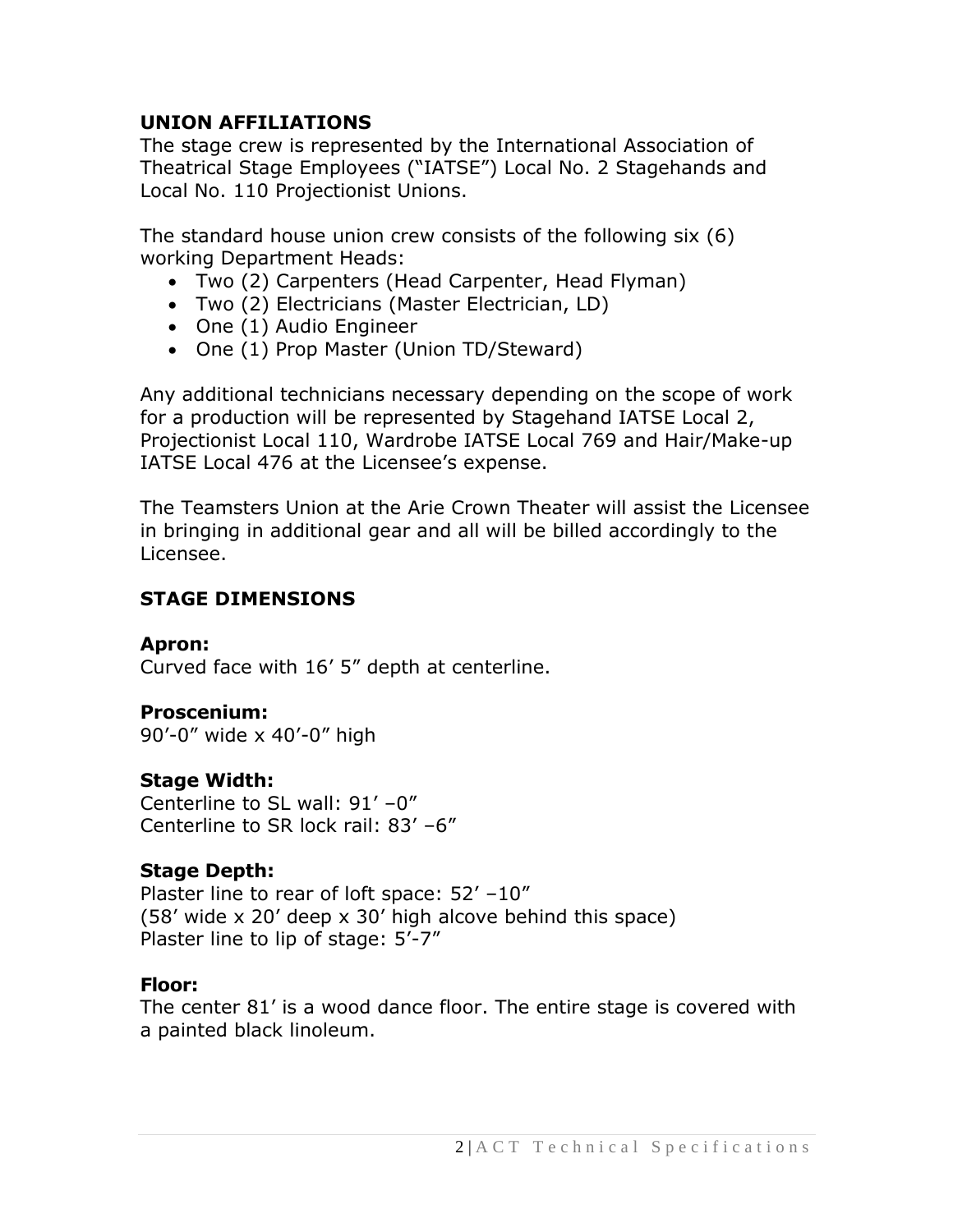### **Rigging and Soft Goods:**

Courtesy audio points with two 1 ton motors are located 30' from center SL & SR.

There are 59 line sets, 108' long battens with an arbor capacity of 3,400 pounds. General spacing is 8" O.C.

The grid iron is 92'-8" above the floor.

The stage is equipped with black velour legs, travelers and borders. The main curtain is an electrically operated blue velour traveler with matching teaser border.

One (1) 30'H x 85'W white poly scrim with 2 horizontal seams

# **LINE SET**

#### **Pipe Distance Description**

#1 - 2'-6" Blue Grand Traveler (57' x 2 W by 48' H) #2 - 3'-6" Blue Valance (108' W by 24' H) #3 - 4'-3" Empty #4 - 5'-1" #1 Electrics (Spot Pipe) #5 - 5'-9" Empty #6 - 6'-5" Empty #7 -7'-1" Empty #8 -7'-9" Empty #9 - 8'-7" Electrics #2 (Border Lights)  $\#10 - 9'$ -3"  $\#1$  Legs (57' x 2 W by 40' H) full closure traveler #11 - 9'-11" Border (108' W by 18' H) #12 - 10'-7" Empty #13 - 11'-11" #3 Electrics (Spot Pipe) #14 - 12'-7" Empty #15 - 13'-3" Empty #16 - 13'-9" Empty #17 - 14'-3" Empty #18 - 14'-11" #4 Electrics (Border Lights) #19 - 15'-7" Empty #20 - 16'-3" #2 Legs (57' x 2 W by 40' H) full closure traveler #21 - 17'-11" Border (108' W by 18' H) #22 - 18'-7" Empty #23 - 19'-3" Empty #24 - 19'-11" Empty #25 - 20"-7" #5 Electrics (Border Lights) #26 - 21'-7" Border (108' W by 16' H)  $#27 - 22' - 3'' + 3$  Legs (37' x 2 W by 40' H) partial closure traveler #28 - 23'-3" #6 Electrics (Spot Pipes) #29 - 23'11" Empty #30 - 24'-7" Empty #31 - 25'-3" Empty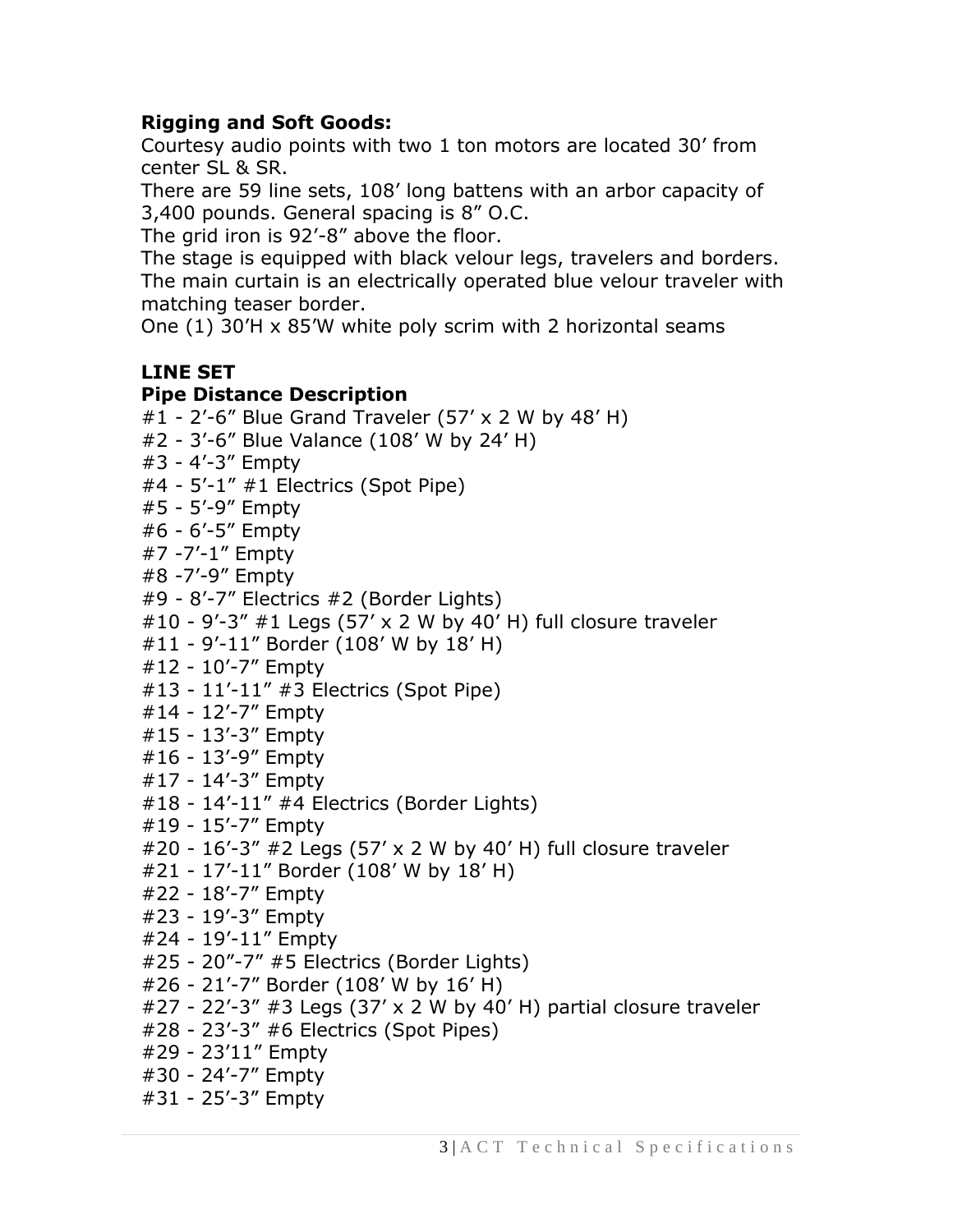- #32 25'-11" Empty #33 - 26'-11" #7 Electrics (Border Lights) #33A - 27'-8" Empty  $\#34$  - 28'-7"  $\#4$  Legs (37' x 2 W by 40' H) partial closure traveler #35 - 29'-6" Border (108' W by 16' H) #36 - 30'-5" Empty #37 - 31'-1" Empty #38 - 31'-9" Empty #39 -32'-5" Empty #40 - 33'-5" #8 Electrics (Border Lights) #41 - 34'-4" Empty #42 - 35'-0" #5 Legs (57' x 2 W by 40' H) full closure traveler #43 - 35'-8" Border (108' W by 16' H) #44 - 36'-9" Empty #45 - 37'-9" Empty #46 - 38'-7" Empty #47 - 39'-5" Empty #48 - 40'-3" #9 Electrics (Border Lights) #49 - 41'-1" Border (108' W by 16' H) #50 - 41'-11" #6 Legs (57' x 2 W by 40' H) full closure traveler #51 - 43'-0" #10 Electrics (Border Lights) #52 - 44-'0" Empty #53 - 45'-0" #11 Electrics (Border Lights) #54 - 46'-10" Empty #55 - 47'-8" #12 Electrics (Border Lights) #56 - 48'-4" Empty #57 - 49'-4" Empty #58 - 50'-0" Empty
- #59 50'-8" Empty

Counterweight is measured in inches  $-1'' = 30$ lbs

- Line set  $#$  33A has a limited capacity of 750lbs
- Line set #27 (traveler 3) and #34 (traveler 4) are not full stage blackouts
- The moving or striking of any house goods or electrics require additional crew and time to restore items upon load-out.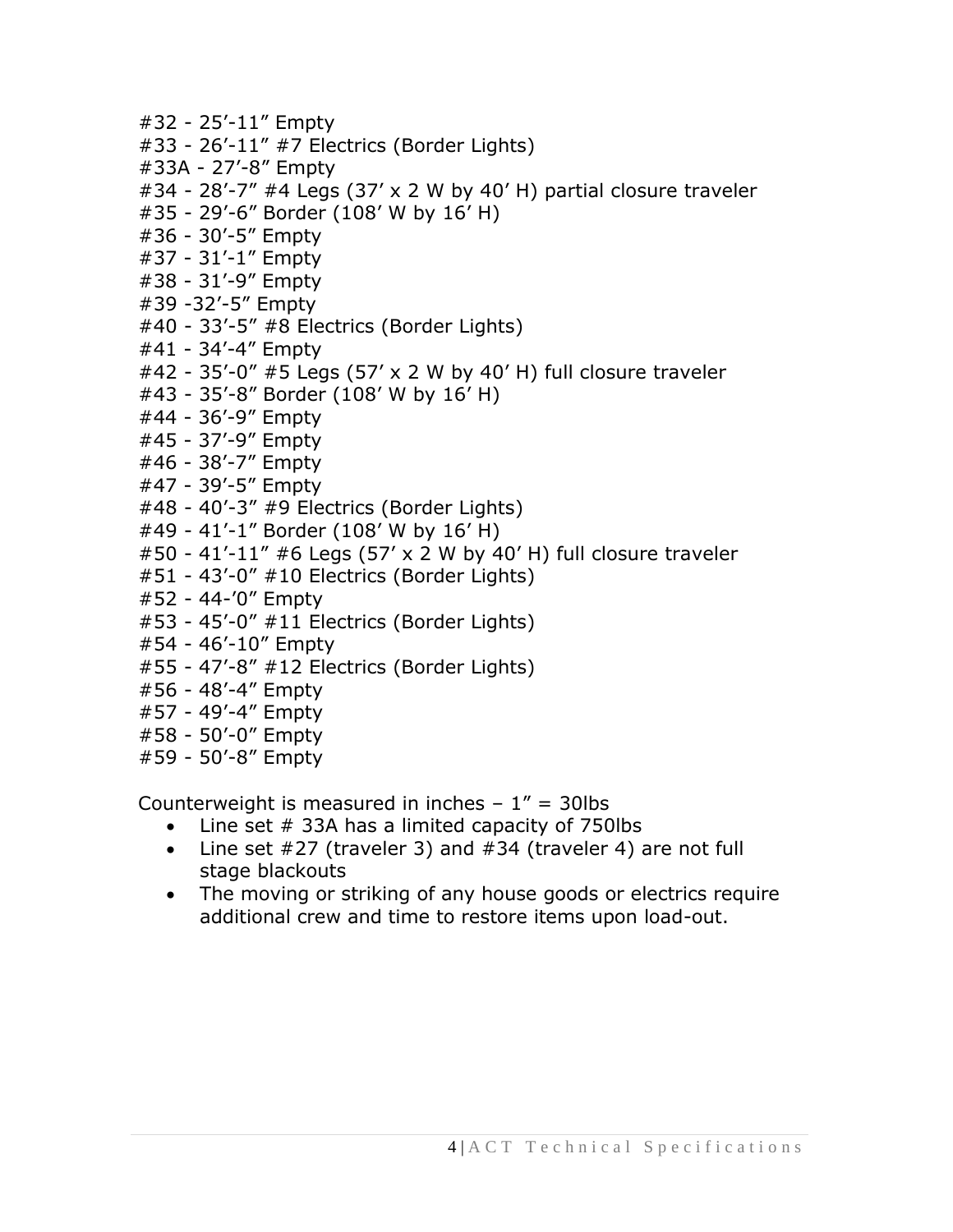**LIGHTING**

### **85' x 12" Proscenium Lighting Truss** 30 –2KW fresnel

**On-Stage Electrics:** 12 fixed electrical battens on-stage that include:

- **Spot Pipes:** 4, 13, 28 pipes  $\circ$  30 –2KW fresnel (per pipe)
- **Border Light Pipes:** 9, 18, 25, 33, 40, 48, 51, 53, 55 pipes with 500 watt par 56 border lights with red, green, amber and blue rhondels.

**Source Four Fixtures:** E.T.C. Source 4 instruments located at the cloud-bridge, balcony rail, high mast, theater box rails and tormentor positions. They include: 5, 10, 19, and 26 degree fixtures.

3 Xenon Gladiator spotlights 2.5k

E.T.C. Sensor3 dimmers

E.T.C. "Expression 2X" light board backstage right

E.T.C. "Concept 2X" light board in main light booth

2 "Genie" man lift (38'H)

## **ELECTRICAL**

#### **Company Switches:**

Four (4) 400 AMP, 120/208 v. 3 phase upstage right Two (2) 100 AMP, 120/208 v. 3 phase upstage right Three (3) 60 AMP, 120/208 v. 3 phase upstage right Two (2) 100 AMP, 120/208 v. 3 phase

- One (1) D.S.R.

- One (1) D.S.L. on an isolated ground for sound VIP Projection Booth

Four (4) L21-30 services evenly spaced in the floor

Four (4) L21-30 services evenly spaced on the wall

Two (2) 60 AMP 3 phase disconnect (1 currently has Two (2) L21-30 amp sub breakers)

1 – 100 AMP 3 phase disconnect with cam loc tails

# **Audio Equipment:**

A varied assortment of microphones, playback and record machines, 4 channel Clearcom Communication, dressing room program and announce system, tie lines and snakes,

Infrared hearing-impaired system.